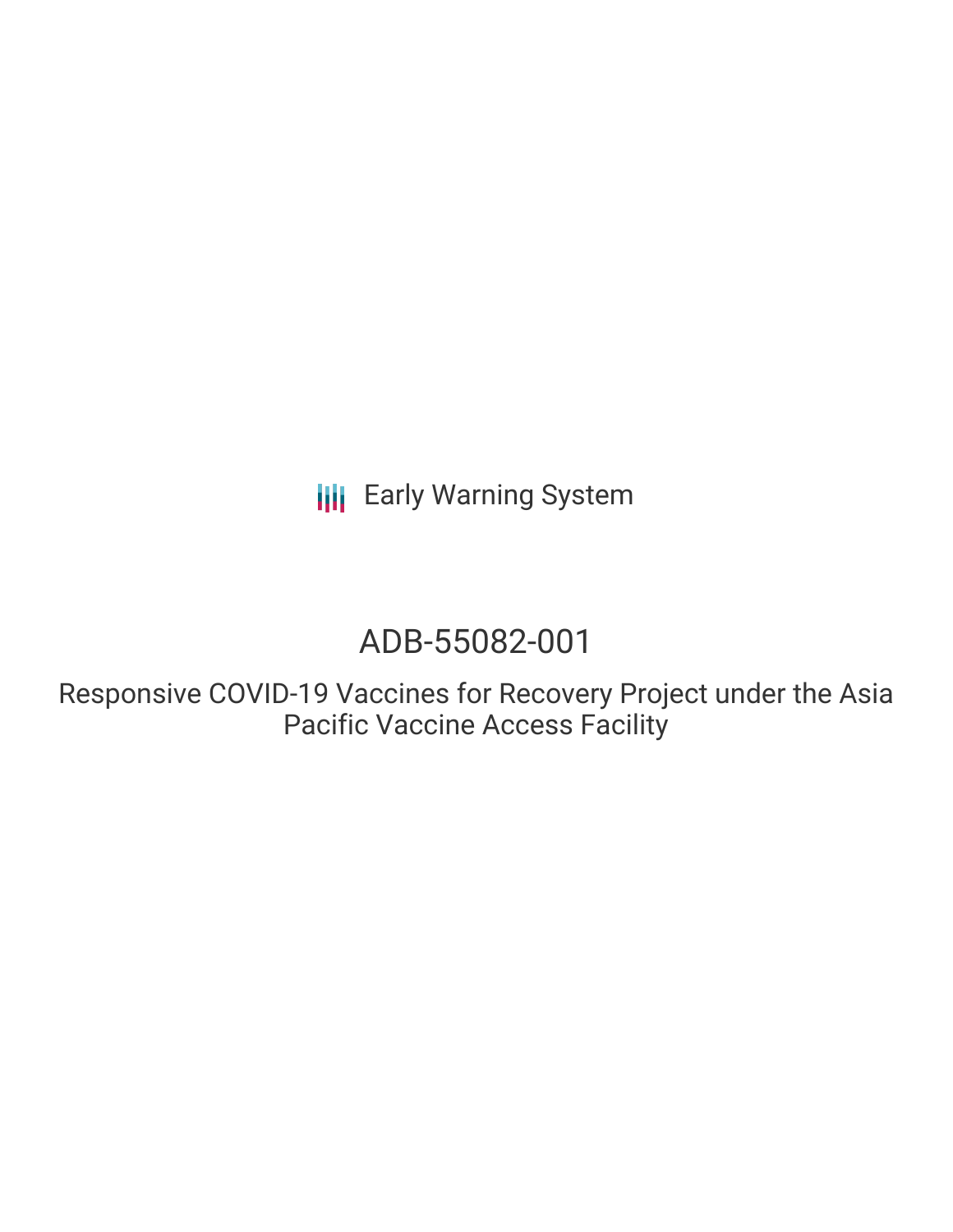

Responsive COVID-19 Vaccines for Recovery Project under the Asia Pacific Vaccine Access Facility

#### **Quick Facts**

| <b>Countries</b>               | India                                                                     |
|--------------------------------|---------------------------------------------------------------------------|
| <b>Financial Institutions</b>  | Asian Development Bank (ADB), Asian Infrastructure Investment Bank (AIIB) |
| <b>Status</b>                  | Approved                                                                  |
| <b>Bank Risk Rating</b>        | C                                                                         |
| <b>Voting Date</b>             | 2021-12-31                                                                |
| <b>Borrower</b>                | Government of India                                                       |
| <b>Sectors</b>                 | <b>Education and Health</b>                                               |
| <b>Investment Type(s)</b>      | Loan                                                                      |
| <b>Investment Amount (USD)</b> | \$1,500.00 million                                                        |
| <b>Loan Amount (USD)</b>       | \$1,500.00 million                                                        |
| <b>Project Cost (USD)</b>      | \$2,057.00 million                                                        |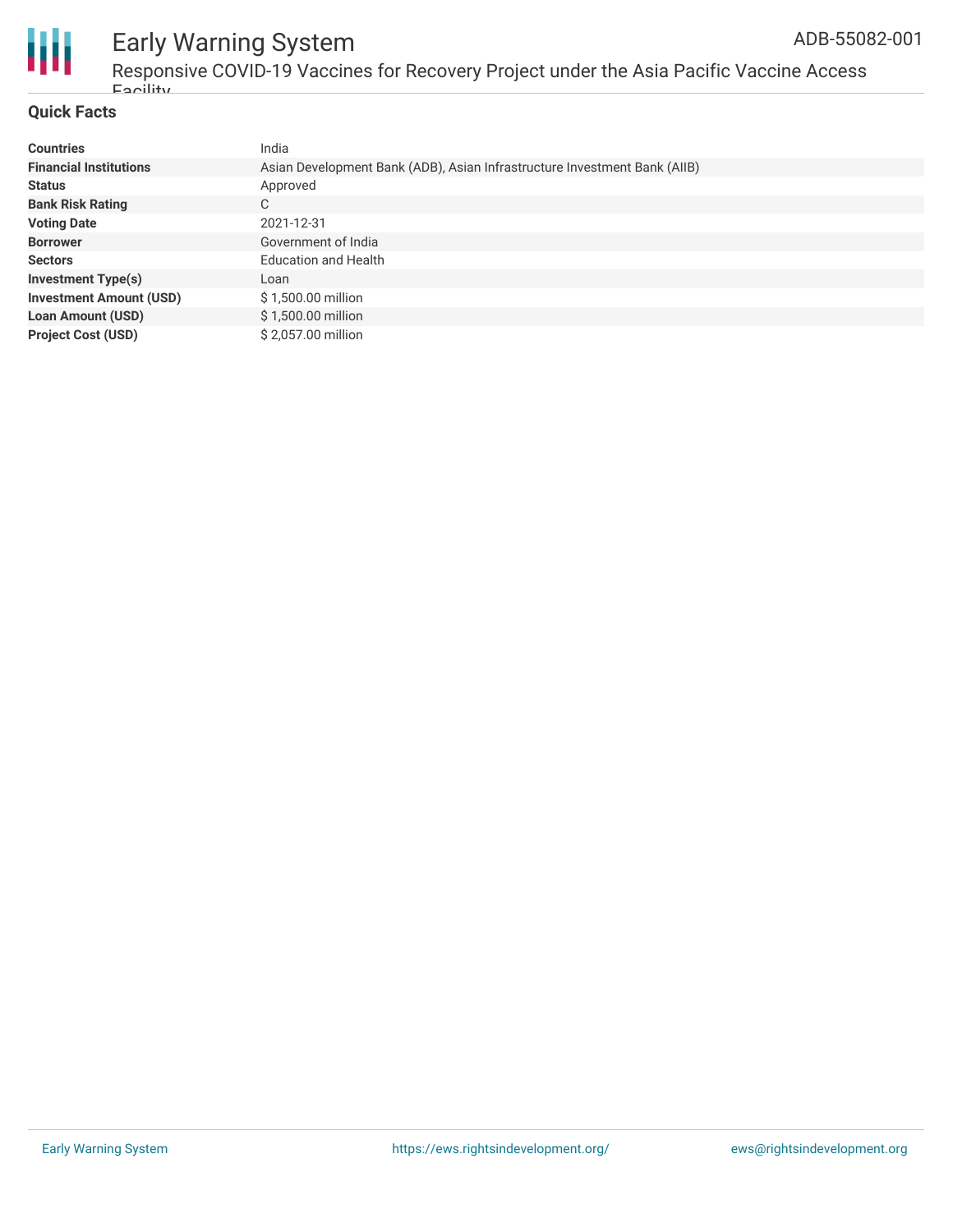

#### **Project Description**

According to ADB documents, the project will support the Government of India's rapid vaccination rollout to contain the ongoing pandemic and the severity of a possible third wave as well as the loss of lives. The government has already placed orders for APVAX-eligible vaccines and incurred substantial costs from the accelerated pace of vaccination since August 2021. Timely ADB support would add value by helping meet urgent financing needs for delivering APVAX eligible vaccines for priority population, and allow government resources to procure the planned non-APVAX eligible vaccines. Vaccine financing would also safeguard essential expenditure on emergency response needs, strengthen the resilience of health systems, and contribute to the country's commitment to an earlier resumption of vaccine export.

The project will provide the government with timely financing to procure safe and effective coronavirus disease (COVID-19) vaccines based on an agreed list of eligible expenditures under the rapid response component (RRC) of the Asia Pacific Vaccine Access Facility (APVAX). Ongoing technical assistance (TA) will complement the project by strengthening the vaccine delivery system.

#### PROJECT RATIONALE AND LINKAGE TO COUNTRY/REGIONAL STRATEGY

Since the first case of COVID-19 was confirmed in India on 30 January 2020, another 33,236,920 cases were confirmed and 442,655 people have died from the virus as of 12 September 2021. The pandemic resulted in very high costs to the country's overall health, well-being, and economy. India faced a devastating second wave starting March 2021, which peaked with a record high of 414,188 new COVID-19 cases on 7 May 2021. This was about 32% higher than the world's previous peak reported by the United States in 2020. The second wave in India overwhelmed hospitals and exhausted health workers, who were increasingly becoming infected. Despite the containment measures with localized lockdowns and social distancing, increased testing capacity (more than 2.2 million samples per day) to detect and isolate cases, and a national vaccination drive, the possibility of a third wave looms large because of highly contagious variants.

Equitable access to safe and effective vaccines is critical to ending the COVID-19 pandemic and has proven to be lifesaving. Recognizing this need, the government started rolling out inoculations on 16 January 2021. More than 738.2 million vaccine doses had been administered in more than 7.5 million sessions by 12 September 2021. India aims to inoculate 944.7 million people (68.9% of its total population). Given the devastating second wave and the possible threat of a third wave, the government allocated significant financing to health system strengthening efforts, which further strained its resource envelope. The government requires immediate financial support to procure eligible vaccines to inoculate its target population and limit the adverse impacts of the pandemic.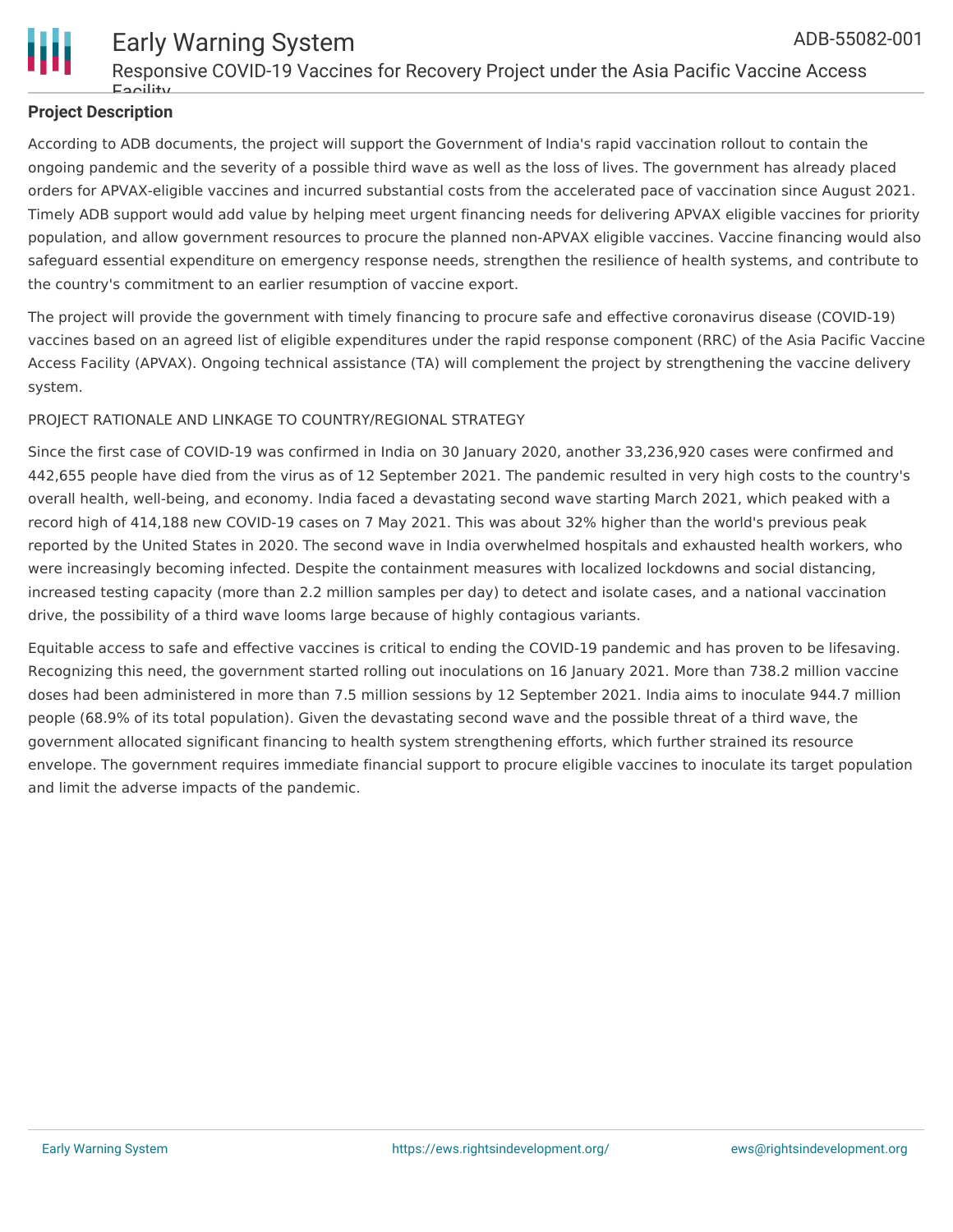

Responsive COVID-19 Vaccines for Recovery Project under the Asia Pacific Vaccine Access Facility

#### **Investment Description**

- Asian Development Bank (ADB)
- Asian Infrastructure Investment Bank (AIIB)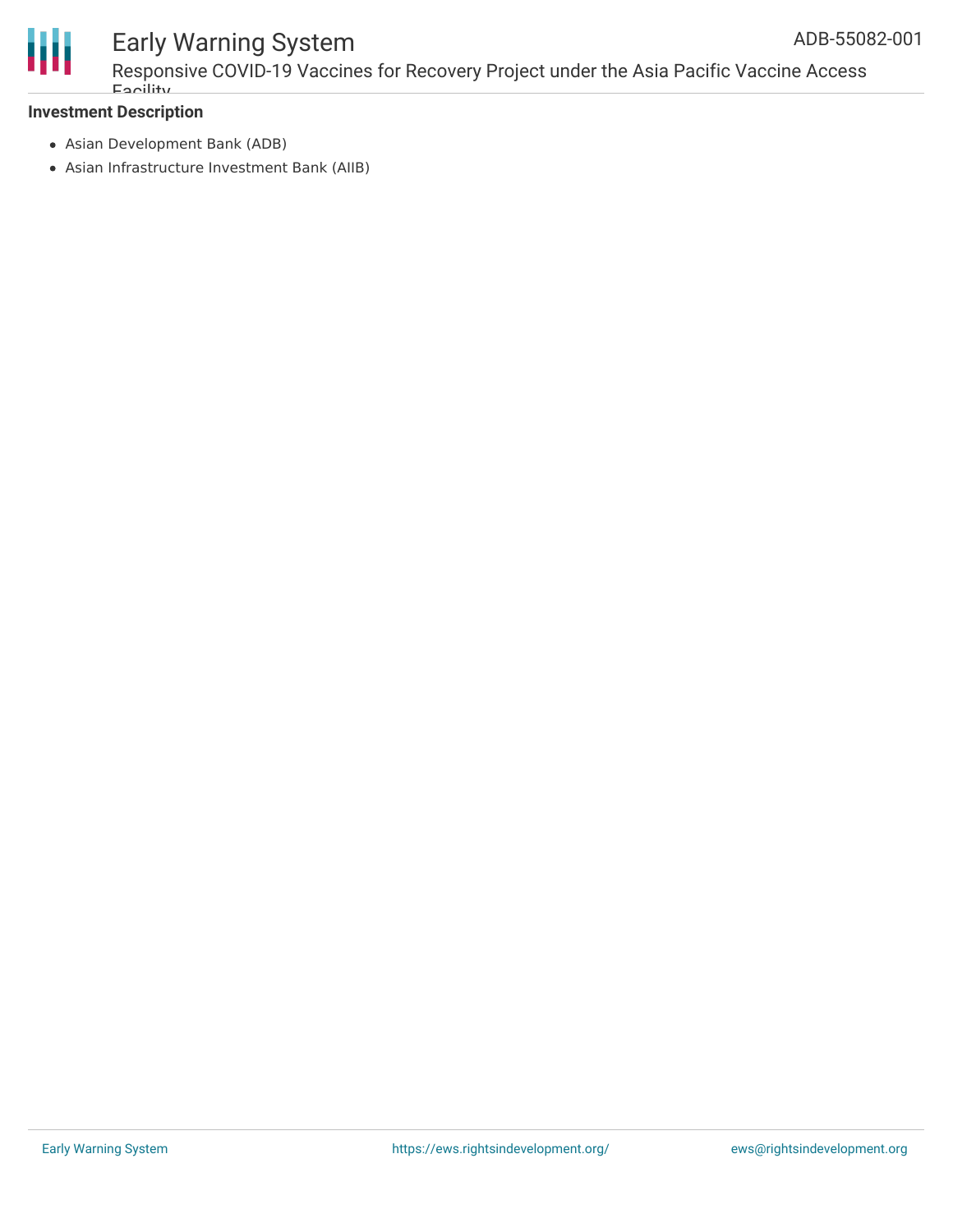

Responsive COVID-19 Vaccines for Recovery Project under the Asia Pacific Vaccine Access Facility

#### **Contact Information**

| Responsible ADB Officer                          | Khetrapal, Sonalini                         |  |
|--------------------------------------------------|---------------------------------------------|--|
| Responsible ADB Department South Asia Department |                                             |  |
| Responsible ADB Division                         | Human and Social Development Division, SARD |  |
|                                                  | Ministry of Health and Family Welfare       |  |
|                                                  | 150 A Nirman Bhawan                         |  |
| Executing Agencies                               | New Delhi - 110 011                         |  |
|                                                  | India                                       |  |

#### ACCESS TO INFORMATION

You can submit an information request for project information at: https://www.adb.org/forms/request-information-form

ADB has a two-stage appeals process for requesters who believe that ADB has denied their request for information in violation of its Access to Information Policy. You can learn more about filing an appeal at: https://www.adb.org/site/disclosure/appeals

#### ACCOUNTABILITY MECHANISM OF ADB

The Accountability Mechanism is an independent complaint mechanism and fact-finding body for people who believe they are likely to be, or have been, adversely affected by an Asian Development Bank-financed project. If you submit a complaint to the Accountability Mechanism, they may investigate to assess whether the Asian Development Bank is following its own policies and procedures for preventing harm to people or the environment. You can learn more about the Accountability Mechanism and how to file a complaint at: http://www.adb.org/site/accountability-mechanism/main.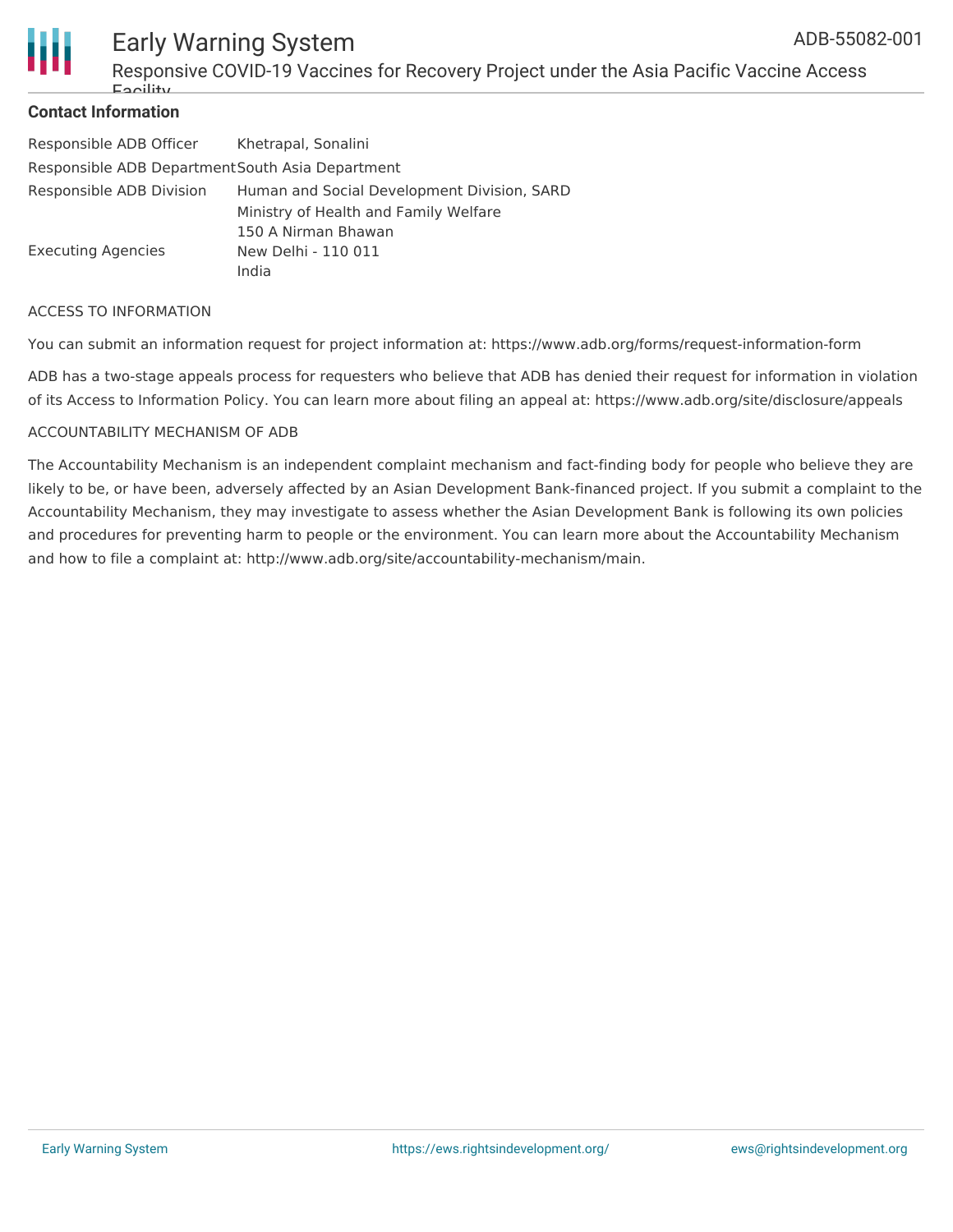

Responsive COVID-19 Vaccines for Recovery Project under the Asia Pacific Vaccine Access Facility

#### **Bank Documents**

- [Gender](https://ewsdata.rightsindevelopment.org/files/documents/01/ADB-55082-001_Cat0ET5.pdf) Action Plan [\[Original](https://www.adb.org/sites/default/files/project-documents/55082/55082-001-gap-en.pdf) Source]
- Loan [Agreement](https://ewsdata.rightsindevelopment.org/files/documents/01/ADB-55082-001_aCeIg5n.pdf) [\[Original](https://www.adb.org/sites/default/files/project-documents/55082/55082-001-lna-en.pdf) Source]
- Project [Administration](https://ewsdata.rightsindevelopment.org/files/documents/01/ADB-55082-001_qGWZ99o.pdf) Manual [\[Original](https://www.adb.org/sites/default/files/project-documents/55082/55082-001-pam-en.pdf) Source]
- Project [Agreement](https://ewsdata.rightsindevelopment.org/files/documents/01/ADB-55082-001_42FKwLQ.pdf) [\[Original](https://www.adb.org/sites/default/files/project-documents/55082/55082-001-pra-en.pdf) Source]
- Project [Disclosure](https://ewsdata.rightsindevelopment.org/files/documents/01/ADB-55082-001.pdf) PDF [\[Original](https://www.adb.org/printpdf/projects/55082-001/main) Source]
- Report and [Recommendations](https://ewsdata.rightsindevelopment.org/files/documents/01/ADB-55082-001_qriytp4.pdf) of the President [\[Original](https://www.adb.org/sites/default/files/project-documents/55082/55082-001-rrp-en.pdf) Source]